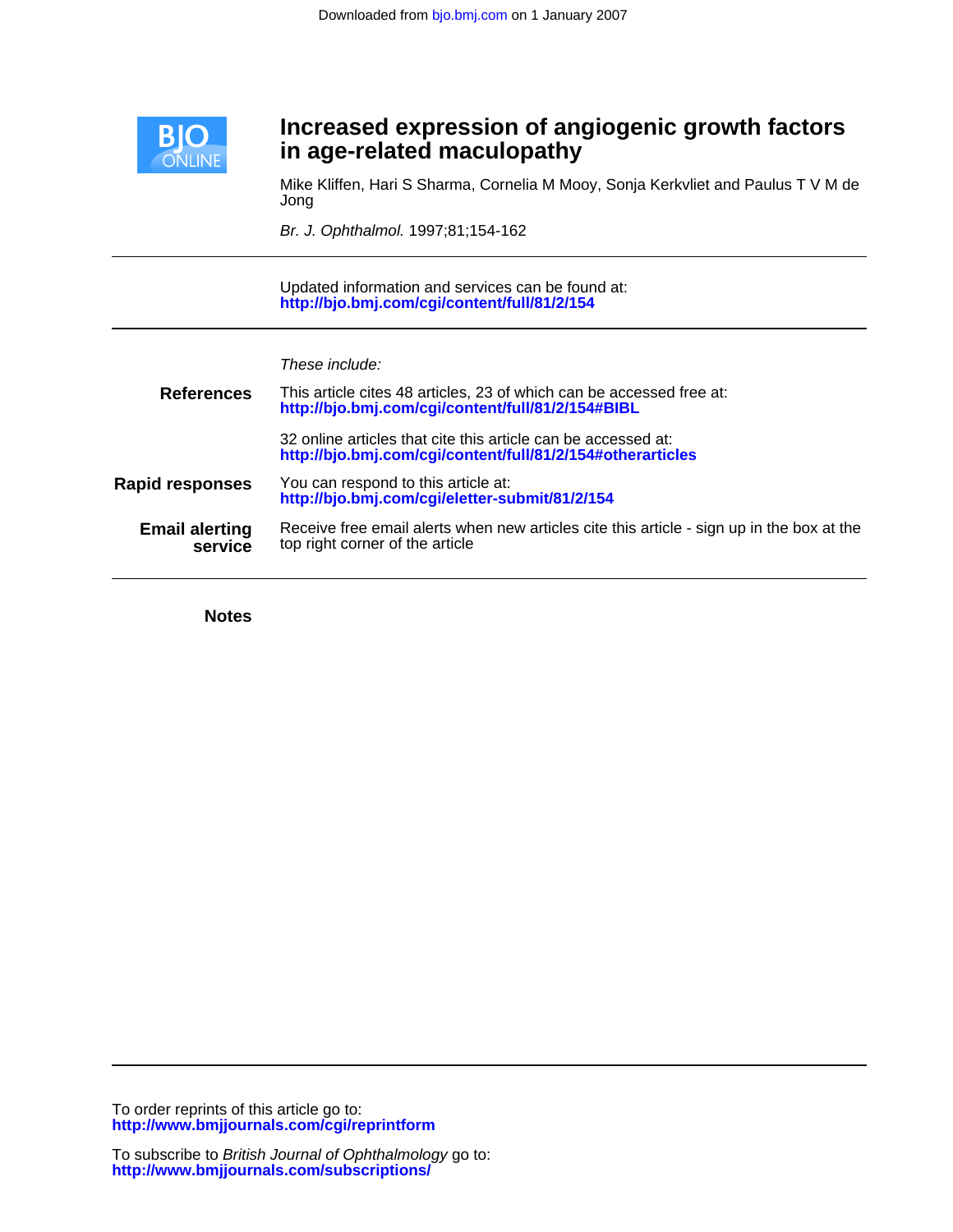# Increased expression of angiogenic growth factors in age-related maculopathy

Mike Kliffen, Hari S Sharma, Cornelia M Mooy, Sonja Kerkvliet, Paulus T V M de Jong

#### **Abstract**

*Aims/background***—The late stages of agerelated maculopathy (ARM), especially neovascular macular degeneration**  $(ARMD)$ , can severely affect central vision **and are the main cause of blindness in the elderly in the Western world. It has been shown that angiogenic growth factors are present in neovascular membranes in ARMD. However, it is not known if angiogenic growth factors play a role in the onset of neovascularisation.**

*Methods***—In order to elucidate the involvement of angiogenic growth factors in the initiation of neovascularisation in early stages of ARM, the expression patterns of VEGF, TGF-â, b-FGF, and PDGF-AA on 18 human maculae with ARM, and on 11 control specimens were investigated immunohistochemically.**

*Results***—A significantly increased expression of VEGF (p=0.00001) and TGF-â (p=0.019) was found in the retinal pigment epithelium (RPE) of maculae with ARM compared with control maculae. Furthermore, an increased expression of VEGF and PDGF was found in the outer nuclear layer of maculae with ARM.**

*Conclusion***—These results demonstrate an increased expression of VEGF in the RPE, and in the outer nuclear layer in maculae with ARM, that could be involved in the pathogenesis of neovascular macular degeneration. Furthermore, enhanced TGF-â expression in the RPE cells of maculae with early stages of ARM was shown.**

(*Br J Ophthalmol* 1997;**81**:154–162)

Age-related maculopathy (ARM) is a disorder of the macular area of the eye. Many histopathological changes—for example, drusen and basal laminar deposit (BLD) can be seen in early types of ARM.<sup>12</sup> The late stages of ARM are nowadays called age-related macular degeneration (ARMD) and are subdivided into dry ARMD (geographic atrophy), and wet ARMD (neovascular ARMD).<sup>3</sup> ARMD is the main cause of blindness in the elderly population in the Western world. In the Netherlands the prevalence of neovascular ARMD is twice as high as dry ARMD,<sup>4</sup> whereas there is an equal distribution between the two in the USA.<sup>5</sup> During neovascular ARMD, the subretinal pigment epithelial (RPE) space is invaded by growing new blood vessels (angiogenesis) sprouting from the underlying choriocapillaris.<sup>1267</sup> These neovascular blood vessels can cause haemorrhages, leading to the formation of a disciform scar with rapid visual impairment. Despite several studies on the morphology of ARM, the molecular mechanisms and factors contributing to the pathogenesis of neovascular ARMD remain to be characterised.

Angiogenesis, being a complex phenomenon comprising several distinct processes that include endothelial cell migration and proliferation, extracellular proteolysis, and vessel wall remodelling, has been implicated in many pathophysiological processes. Several growth factors have been shown to contribute to the molecular events involved in the regulation of blood vessel growth.<sup>89</sup> Likewise, it is assumed that angiogenic growth factors such as vascular endothelial growth factor (VEGF), transforming growth factor  $\beta$  (TGF- $\beta$ ), basic fibroblast growth factor (b-FGF), and platelet derived growth factor (PDGF) could play an important role in the pathogenesis of neovascular ARMD.

VEGF, also referred to as vascular permeability factor or vasculotrophin, is a heparin binding peptide mitogen with narrow target cell specificity, apparently limited to endothelial cells derived from small and large blood vessels. It promotes vascular permeability and angiogenesis in vivo. $\degree$  TGF- $\beta$  is a cytokine that has been implicated in cell proliferation, angiogenesis, and deposition of extracellular matrix.10 Another angiogenic heparin binding growth factor, b-FGF, has been suggested to contribute to the process of ocular neovascularisation.<sup>11-13</sup> PDGF is highly chemotactic to the RPE cells, $14$  and is known to induce intraocular vascular proliferation.<sup>15</sup> Cultured RPE cells have been shown to produce all the above mentioned growth factors.<sup>16–20</sup>

Recently, increased levels of VEGF, b-FGF, and TGF-â in surgically removed neovascular membranes from eyes with neovascular ARMD have been demonstrated.<sup>11 13 21</sup> However, it is not yet established whether these growth factors play a role in the initiation of the process or they are secondary to the new blood vessel formation. The purpose of this study was to investigate the possible presence of angiogenic growth factors (VEGF, TGF- $\beta$ , b-FGF, and PDGF-AA) in the early stages of ARM—that is, before the onset of neovascularisation.

## **Materials and methods**

PREPARATION OF HUMAN MACULAR TISSUE We used 29 human eye bank eyes from 25 subjects aged between 38 and 96 years (mean age

**Institute of Ophthalmology, Erasmus University, Rotterdam, the Netherlands**  $\mathbf M$ Kliffen C M Mooy

**Institute of Pharmacology, Erasmus University, Rotterdam, the Netherlands** H S Sharma

**Institute of Pathology, Erasmus University, Rotterdam, the Netherlands** C M Mooy S Kerkvliet

**Netherlands Ophthalmic Research Institute, Amsterdam, the Netherlands** P T V M de Jong

Correspondence to: Dr M Kliffen, Department of Ophthalmic-Pathology, Hoboken Ee 993, Erasmus University, PO Box 1738, 3000 DR Rotterdam, the Netherlands.

Accepted for publication 4 October 1996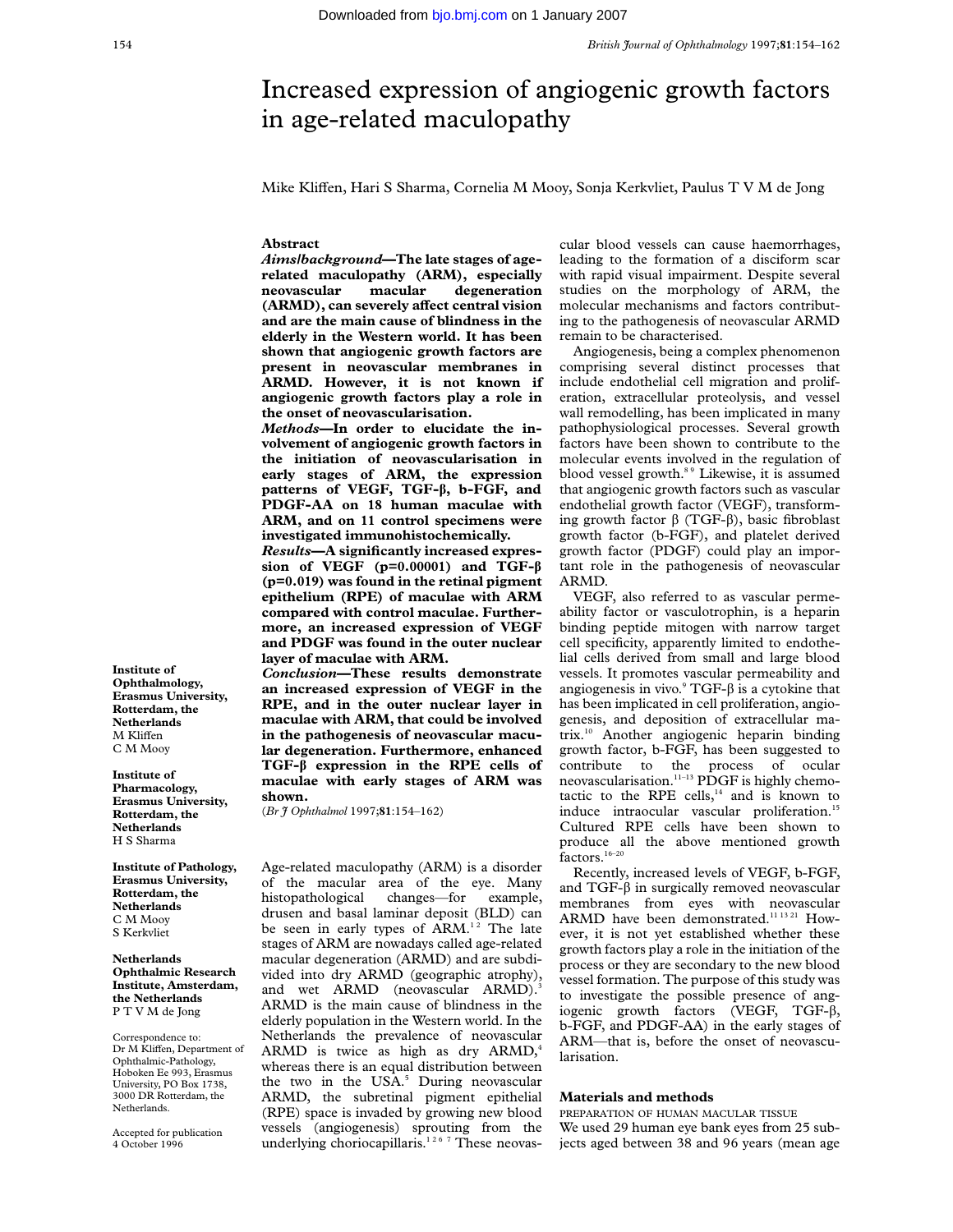78 years), with postmortem time from 1 to 11 hours (mean 7 hours). The donors had no history of eye disease, and the samples were macroscopically and microscopically checked for retinal diseases that might stimulate angiogenesis—for example, diabetic retinopathy. The macular area (about  $1 \text{ cm}^2$ ) was dissected from the ocular tissue, fixed in phosphate buffered formaldehyde (4% v/v, pH 7.4), and embedded in paraffin for histopathological classification and immunohistochemistry.

## HISTOPATHOLOGICAL CLASSIFICATION OF HUMAN MACULAR TISSUE

Serial paraffin sections  $(5 \mu m)$  of half the maculae were made. At regular intervals (three depths) these were stained with haematoxylin and eosin, the periodic acid Schiff reaction, and Mallory staining. The maculae were histologically classified according to their gradation of drusen and BLD. Drusen and BLD are both extracellular deposits accumulating in ARM. Drusen are located external to the basement membrane of the RPE—that is, within Bruch's membrane. BLD is located between the basal cell membrane and the basement membrane of the RPE—that is, outside Bruch's membrane. Large drusen and BLD (and the chemical composition of these deposits) are assumed to be important determinants in the pathogenesis of ARM.<sup>22-27</sup> (For the classification of drusen and BLD see van der Schaft *et al.*28) In brief the classification is: no BLD (class 0); small solitary patches of BLD (class 1); a thin continuous layer of BLD (class 2); a thick layer of BLD of at least half the height of the RPE cells (class 3); no drusen (class 0); 1 to 3 drusen (class 1); 4 to 10 drusen (class 2); many or confluent drusen (class 3).<sup>28</sup>

Since no important changes in histology of the maculae are present in maculae with both BLD class 0 or class 1 and drusen class 0 or class 1, these eyes were categorised as control samples. All other maculae were classified as samples with ARM. Two maculae with established neovascular ARMD were also included for examination of growth factor expression.

## IMMUNOHISTOCHEMISTRY

Paraffin sections  $(5 \mu m)$  of all maculae were mounted on 3-amino-propyl-trioxysilane (Sigma, St Louis, MO, USA) coated glass slides. After deparaffinisation and rehydration they were rinsed with water and phosphate buffered saline. The slides were placed in a Sequenza Immunostaining Workstation (Shandon Scientific Ltd, Astmoor, Runcorn), and incubated for 20 minutes with normal goat serum. After this blocking step, slides were incubated for 30 minutes with either a rabbit polyclonal antibody directed against VEGF (Santa Cruz Biotechnology, Santa Cruz, CA, USA),<sup>29</sup> TGF-β (R&D Systems Europe, Abingdon),<sup>11</sup>, b-FGF (Serotec, Kidlington, Oxford),<sup>30</sup> or PDGF-AA (Genzyme, Cambridge, MA, USA).<sup>31</sup> These antibodies were characterised as described by the suppliers and in the literature and were used at a dilution of 1:100, 1:1500, 1:400, and 1:150, respectively. The anti-TGF- $\beta$  polyclonal antibody was

panspecific to the several subtypes of TGF-â. After washing with phosphate buffered saline, the slides were incubated for 30 minutes with biotinylated secondary antibodies (Multilink, 1:75 dilution, Biogenex, San Ramon, MO, USA). The slides were washed again and incubated for 30 minutes with alkaline phosphatase conjugated streptavidin (Biogenex, San Ramon, MO, USA, dilution 1:50). Finally, the slides were rinsed with 0.2 M TRIS–HCl pH 8.0, and stained for 30 minutes with 0.3% New Fuchsin/TRIS–HCl (Sigma, St Louis, MO, USA). The sections were counterstained with Mayer's haematoxylin for 15 seconds, rinsed for 10 minutes with water, and air dried. Before the incubation with anti-TGF-â and anti-b-FGF antibodies, the sections were treated with 5 µg/ml saponin for 30 minutes at room temperature, and with 5.5 mU/ml pronase E (Sigma, St Louis, MO, USA) for 7 minutes at 37˚C, respectively.

In negative controls, the primary antibodies were replaced by normal rabbit serum (Dako, Glostrup, Denmark, dilution 1:10). As a second negative control for VEGF immunostaining, the anti-VEGF antibodies were blocked with the VEGF peptide (Santa Cruz Biotechnology) before the incubation of the tissue. We did not perform peptide blocking with the other antibodies, because the most important findings in this study concern VEGF. Furthermore, the anti-TGF-â antibody is panspecific and the two other antibodies have been described in the literature.<sup>11 30 31</sup> Blood vessels were used as internal positive controls for anti-VEGF and anti-PDGF antibodies. Nerve fibres were used as internal positive controls for TGF-â and b-FGF immunostaining. Growth factor expression was semiquantified on the basis of percentage of positively stained tissue, and to a lesser extent the intensity of tissue staining:  $-$  = no staining;  $+/-$  = faint staining in less than 50% of the tissue;  $+$  = positive staining in less than 50% of the tissue;  $++ =$  positive staining in more than 50% of the tissue. Sections were scored twice (by the first and third author) with a 3 week interval. Intraobserver variability was negligible. Interobserver variability was only observed between +/− and + scores in some cases. These cases were scored after mutual consultation. In our opinion, these four gradation groups are readily discriminated, especially because positive staining occurred either in less than 33% of the tissue or in more than 66% of the tissue. We have chosen to leave out the 33% to 66% group in our gradation system for simplification since none of the specimens had a positive staining percentage between 33% and 66%.

#### STATISTICAL ANALYSIS

To compare the protein expression of VEGF, TGF- $\beta$ , b-FGF, and PDGF between ARM maculae and controls, we have used the Mann–Whitney U test, because this is one of the few non-parametric statistics that has a useful interpretation. The difference of the individual growth factor expression between ARM and control maculae was assumed to be statistically significant if p<0.05. Because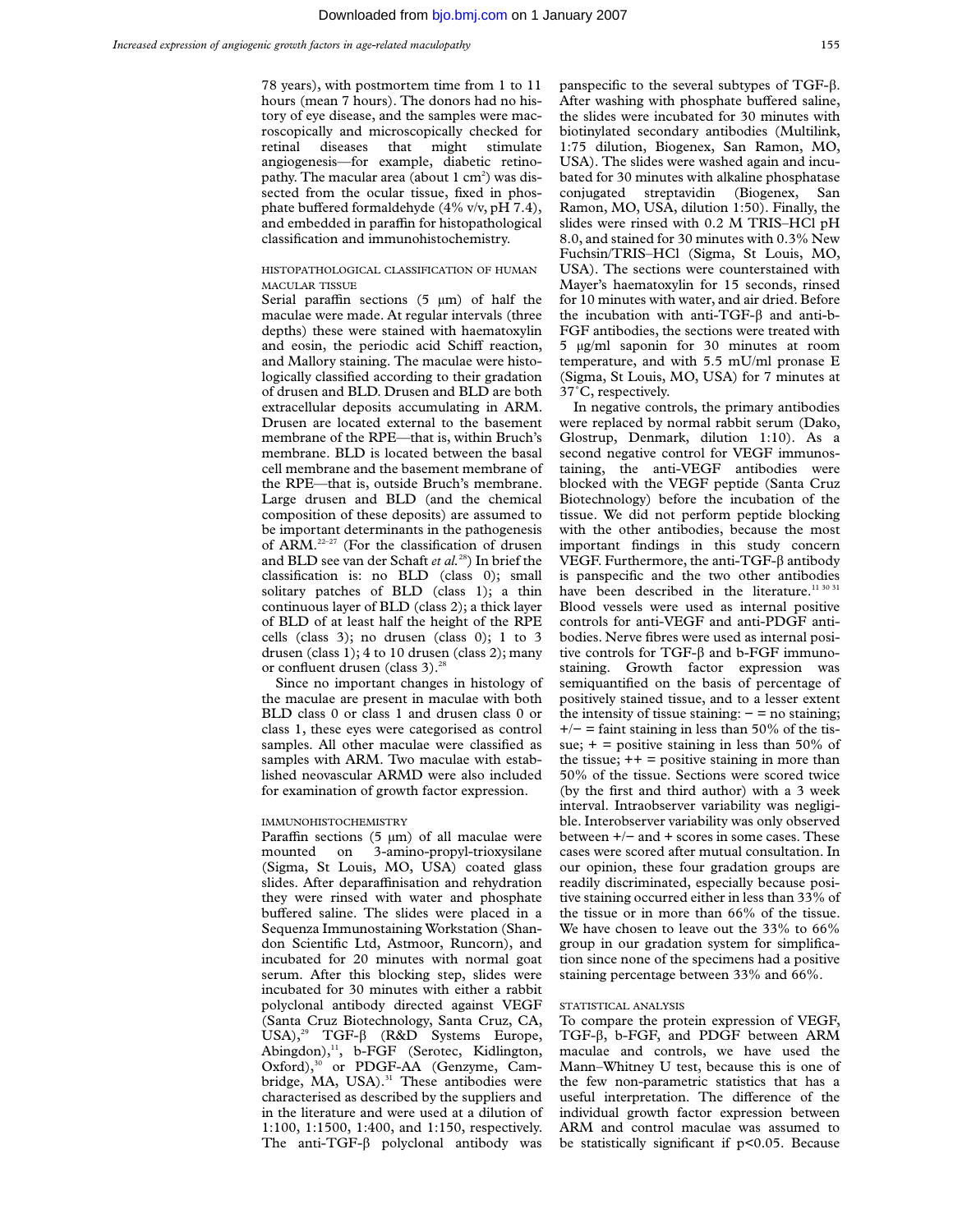| Case no                 | Age | PМ             | <b>BLD</b><br>class                        | Drusen<br>class         | Classification of<br>$macula*$ |
|-------------------------|-----|----------------|--------------------------------------------|-------------------------|--------------------------------|
| $\mathbf{1}$            | 64  | 10             | $\mathbf{0}$                               | 3                       | <b>ARM</b>                     |
| $\overline{\mathbf{c}}$ | 86  | 10             | $\overline{c}$                             | $\mathbf{0}$            | <b>ARM</b>                     |
| 3                       | 88  | 8              | $\overline{c}$                             | $\mathbf{0}$            | <b>ARM</b>                     |
| $\overline{4}$          | 67  | 8              | $\overline{c}$                             | $\mathbf{0}$            | <b>ARM</b>                     |
| 5                       | 85  | 4.5            |                                            | $\mathbf{1}$            | <b>ARM</b>                     |
| 6                       | 67  | 11             | $\begin{array}{c} 2 \\ 2 \\ 2 \end{array}$ | 1                       | <b>ARM</b>                     |
| $\overline{7}$          | 81  | $\overline{7}$ |                                            | $\overline{c}$          | <b>ARM</b>                     |
| 8                       | 87  | 5              | $\frac{2}{2}$                              | $\overline{\mathbf{c}}$ | <b>ARM</b>                     |
| 9                       | 65  | 8              |                                            | $\overline{\mathbf{3}}$ | <b>ARM</b>                     |
| 10                      | 94  | 10             | $\overline{\mathbf{3}}$                    | $\mathbf{0}$            | <b>ARM</b>                     |
| 11                      | 74  | 8              | $\frac{3}{3}$                              | $\mathbf{0}$            | <b>ARM</b>                     |
| 12                      | 74  | 8              |                                            | $\mathbf{0}$            | <b>ARM</b>                     |
| 13                      | 81  | $\overline{7}$ | $\frac{3}{3}$                              | $\mathbf{1}$            | ARM                            |
| 14                      | 86  | 5              |                                            | $\overline{c}$          | <b>ARM</b>                     |
| 15                      | 96  | $\overline{c}$ | $\frac{3}{3}$                              | $\frac{3}{3}$           | <b>ARM</b>                     |
| 16                      | 93  | 4.5            |                                            |                         | ARM                            |
| 17                      | 91  | 8              | 3                                          | $\overline{c}$          | ARM+                           |
| 18                      | 87  | 11             | 3                                          | $\overline{\mathbf{3}}$ | ARM+                           |
| 19                      | 76  | 7              | $\mathbf{0}$                               | $\mathbf{0}$            | Control                        |
| 20                      | 55  | 7              | $\Omega$                                   | $\mathbf{0}$            | Control                        |
| 21                      | 38  | 9.5            | $\theta$                                   | $\theta$                | Control                        |
| 22                      | 91  | 4.5            | $\theta$                                   | $\mathbf{0}$            | Control                        |
| 23                      | 81  | 5.5            | $\mathbf{0}$                               | $\mathbf{0}$            | Control                        |
| 24                      | 80  | 9.5            | $\theta$                                   | $\mathbf{0}$            | Control                        |
| 25                      | 45  | 8.5            | $\theta$                                   | $\mathbf{0}$            | Control                        |
| 26                      | 77  | 9              | $\theta$                                   | $\Omega$                | Control                        |
| 27                      | 77  | 9              | $\theta$                                   | $\mathbf{0}$            | Control                        |
| 28                      | 87  | $\mathbf{1}$   | $\mathbf{0}$                               | $\mathbf{1}$            | Control                        |
| 29                      | 91  | 8              | 1                                          | $\mathbf{1}$            | Control                        |

PM = postmortem time in hours; BLD = basal laminar deposit; ARM = age-related maculopathy; \*Classification based on the gradation of BLD and drusen (see materials and methods); †Neovascular ARMD.

photoreceptors and inner retinae were not present in 12 specimens (a common problem with postmortem human eyes), p values could not be computed for these tissue layers.

#### **Results**

HISTOPATHOLOGICAL CLASSIFICATION OF HUMAN MACULAR TISSUE

Eleven maculae were classified as controls, nine maculae had neither BLD nor drusen, one macula had BLD class 1, and one macula had BLD class 1 and drusen class 1 (Table 1). Sixteen specimens were classified as maculae with ARM; six maculae had only BLD (class 2 or 3), 1 macula had only drusen (class 3), and nine maculae had both BLD (class 2 or 3) and drusen (class 2 or 3) (Table 1). Two maculae had neovascular ARMD (Table 1). The difference of mean age between controls (73 years) and ARM eyes (81 years) was not statistically significant (Student's *t* test, p>0.1).

#### IMMUNOLOCALISATION OF VEGF

Immunohistochemically, VEGF was localised in the smooth muscle cells of the blood vessels of the choroid and in some of the RPE cells in control maculae (Fig 1A). A significant increase in VEGF expression was found in the RPE cells  $(p = 0.00001)$  and choroidal blood vessels ( $p = 0.0064$ ) of human maculae with early ARM and maculae with neovascular ARMD compared with controls (Fig 1B). Furthermore, the outer nuclear layer of human maculae with ARM and neovascular ARMD showed more VEGF immunoreactivity (Fig 1C) than those of control maculae. VEGF expression was also found in BLD (nine out of 17 maculae) (Fig 1C). Except for one large calcified drusen that showed positive staining

for VEGF (Fig 1D), none of the drusen stained. Additionally, strong positive staining for VEGF was found in macrophages infiltrating through Bruch's membrane (Fig 1E). In negative controls, no staining was seen at all.

## IMMUNOLOCALISATION OF TGF-â

 $TGF-\beta$  was scarcely localised in some of the RPE cells, and in the walls of blood vessels (smooth muscle cells as well as endothelial cells) in the choroid of control human maculae (Fig 2A). A significantly increased expression of TGF- $\beta$  was found in the RPE of human maculae with early ARM, and in maculae with neovascular ARMD compared with control specimens ( $p = 0.019$ ). The expression in the choroid was the same in both groups. BLD stained with antibodies directed against TGF- $\beta$  in eight out of 17 maculae (Fig 2B). These were the same maculae that showed expression of VEGF in BLD. None of the drusen stained with the anti-TGF-â antibody (Fig 2B).

#### IMMUNOLOCALISATION OF B-FGF

Antibodies directed against b-FGF showed expression of this growth factor in all RPE cells and in the blood vessels of the choroid in control human maculae. A significantly decreased expression of b-FGF was found in the choroidal blood vessels of ARM maculae ( $p =$ 0.0005), but no difference in expression was found in the RPE or in the photoreceptors. The distribution of b-FGF in ARM maculae is reflected in Figure 2C. BLD stained weakly with anti-b-FGF antibodies in nine out of 17 maculae; seven of these also stained with anti-VEGF and anti-TGF-â antibodies. The extracellular matrix surrounding the macrophages infiltrating through Bruch's membrane also stained weakly positive for b-FGF. None of the drusen stained with the anti-b-FGF antibody.

## IMMUNOLOCALISATION OF PDGF-AA

In control maculae PDGF was only localised in the smooth muscle cells of the blood vessels. The outer nuclear layer in three maculae with early stages of ARM, and both maculae with neovascular ARMD stained strongly, whereas the inner nuclear layer, and ganglion cell layer stained positive as well (Fig 2D). None of the control specimens showed positive staining in the retinal layers. Some RPE cells stained weakly in six maculae with ARM and in four controls. BLD did not express PDGF. One large drusen involved in the edge of a neovascular membrane showed positive staining for PDGF-AA (Fig 2E). All other drusen were negative.

The differences of growth factor expression, in the RPE and choroid, between ARM maculae and controls are visualised in Figure 3. The statistical analysis was performed on these data.

#### **Discussion**

We have demonstrated a significantly increased expression of VEGF and TGF-â in RPE cells of human maculae with early stages of ARM compared with those of control specimens.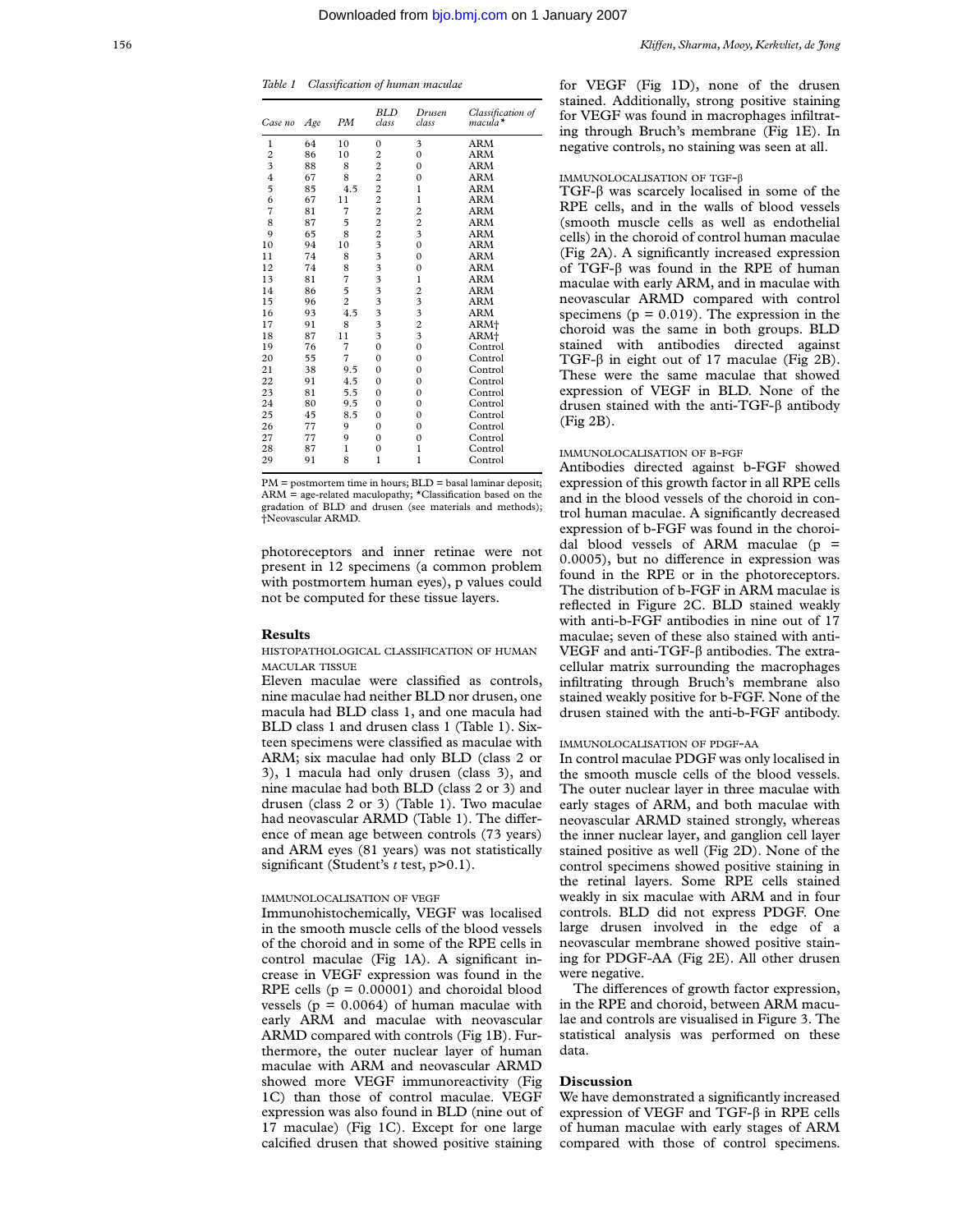

*Figure 1 Light microscopic images of immunohistochemistry with anti-VEGF antibodies. (A) Typical example of VEGF* expression in a control macula; VEGF is present in smooth muscle cells (short arrow) of choroidal blood vessels (C) and in<br>some (long arrows) of the retinal pigment epithelial cells (rpe). (B) The expression of VEGF in the *(open arrow) in an ARM macula. (E) Macrophages (long arrow) that have infiltrated Bruch's membrane (b) in a ARM macula show intense staining for VEGF. A monocyte (open arrow) shows VEGF expression as well. Original magnification* × *400.*

The blood vessels in the choroid also showed a significantly increased expression of VEGF in ARM maculae. No differences in RPE staining of ARM maculae compared with controls were found with anti-b-FGF, and anti-PDGF antibodies. About 50% of the human maculae with

early ARM showed VEGF, TGF- $\beta$ , and b-FGF staining in BLD. Localisation of these angiogenic growth factors in the BLD, which deposit is correlated with the development of neovascular ARMD, points towards their involvement in the pathogenesis of subretinal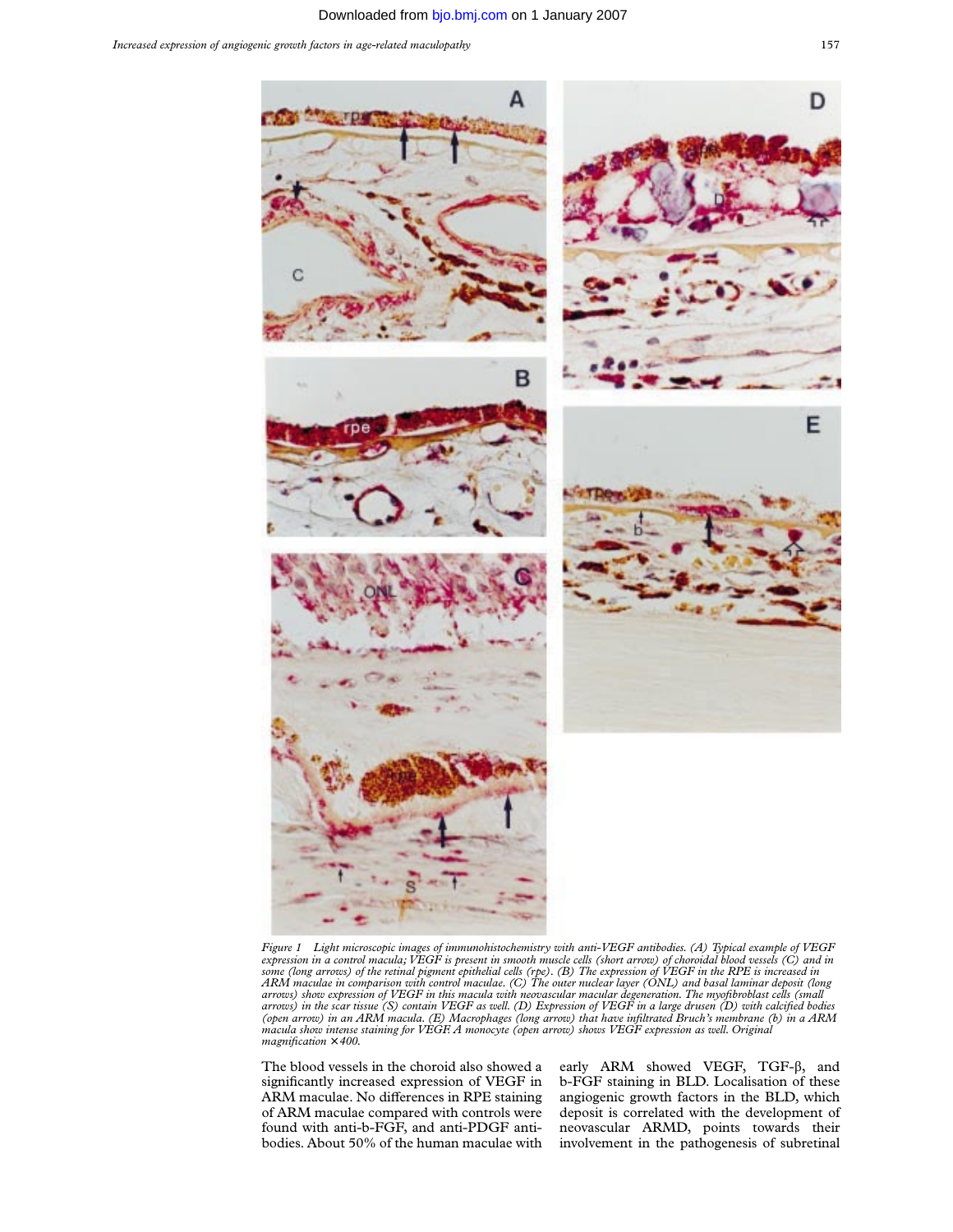

Figure 2 Light microscopic images of immunohistochemistry with anti-TGF-β (A and B), b-FGF (C), and PDGF-AA (D and E) antibodies. (A) Control maculae show TGF-β expression in smooth muscle cells (long arrow) and endotheli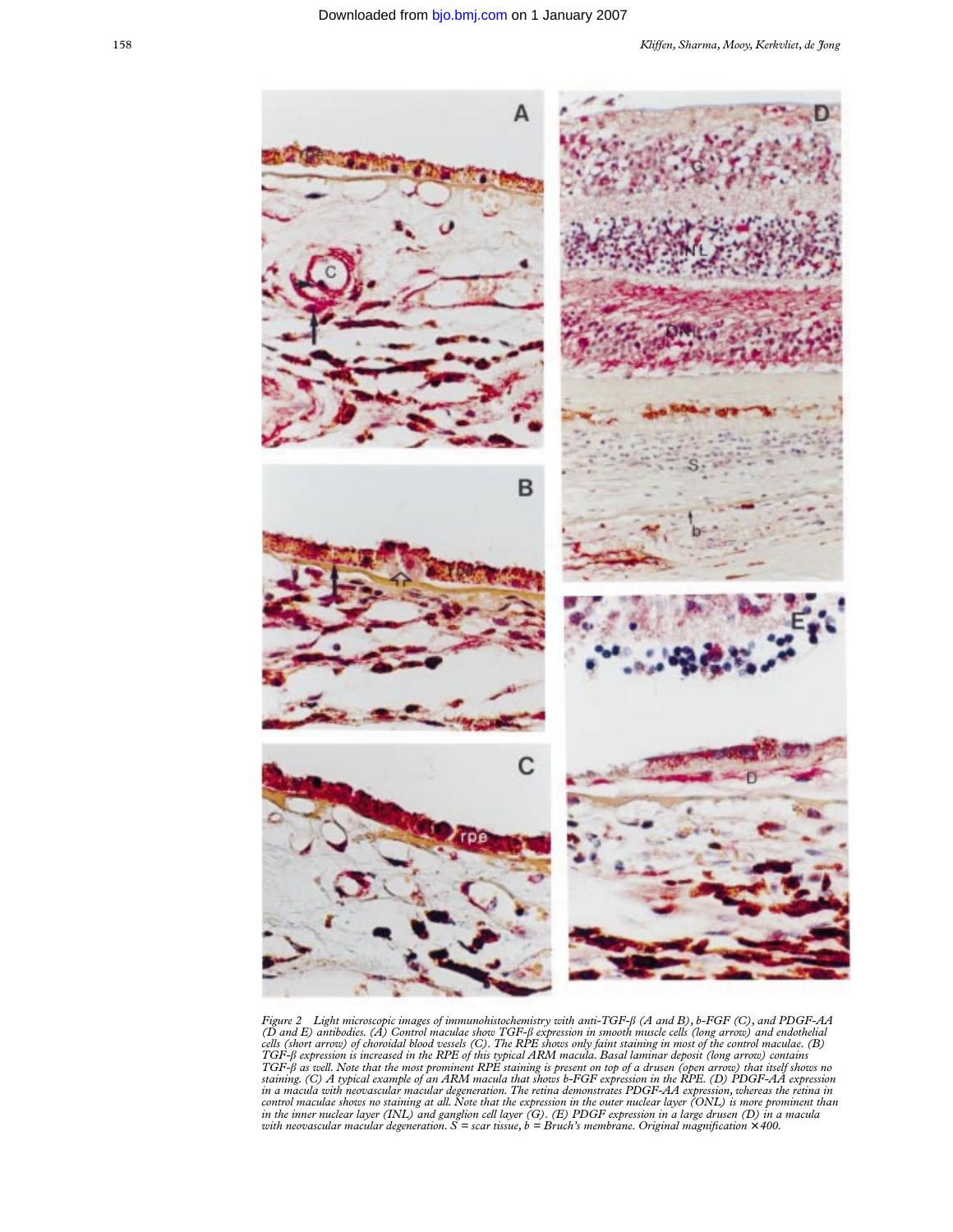

*Figure 3 Comparison of the immunohistochemical expression of VEGF (A and B), TGF-*â *(C and D), b-FGF (E and F), and PDGF-AA (G and H) in RPE (A, C, E, G) and choroid (B, D, F, H) between control maculae and ARM maculae. PoAb = Polyclonal antibody.*

neovascularisation. Since the postmortem times of controls and ARM cases were the same (mean 7 hours;  $t$  test,  $p = 0.7$ ) the differences between controls and cases cannot be caused by differences in postmortem times.

Expression of VEGF in many cell types, in vivo as well as in vitro, is strongly induced by a number of factors including hypoxia and ischaemia.<sup>32-35</sup> Recently, it has been shown that human RPE cells in culture synthesise and secrete VEGF,<sup>20</sup> and that VEGF RNA levels are increased under hypoxic circumstances.<sup>36</sup>

Atrophy of the choriocapillaris and atherosclerosis resulting in relative ischaemia of the outer retina are assumed to be involved in the development of neovascular ARMD.2 37–39 In our study we found higher levels of VEGF in the RPE and choroid, as well as in the outer nuclear layer of maculae with ARM. Furthermore, the inner nuclear layer of the retina showed faint staining as well. In contrast, Miller *et al* found an increase of VEGF expression in the inner nuclear layer, but not in the outer nuclear layer of ischaemic retina, in a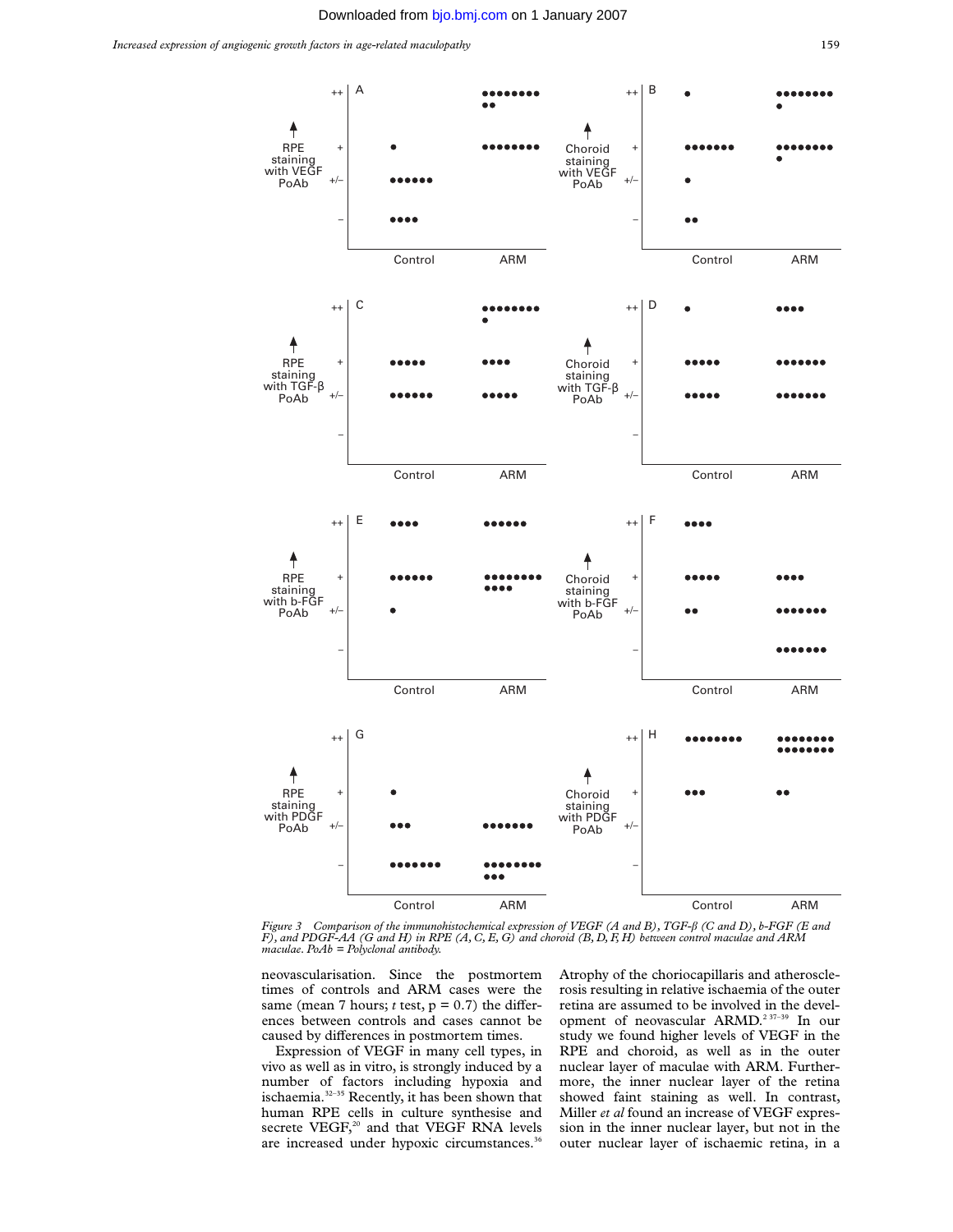#### Downloaded from [bjo.bmj.com](http://bjo.bmj.com) on 1 January 2007

primate model for retinal neovascularisation.<sup>33</sup> This difference could be attributed to the two separate vascular beds supplying the retina with oxygen and nutrients. A retinal capillary network that supplies the inner nuclear layer, and ganglion cell layer, and a network of extraretinal capillaries in the choroid supplying the RPE and the outer nuclear layer. The former is involved in diabetic retinopathy, which has been studied by Miller *et al*. <sup>33</sup> The latter is involved in neovascular ARMD.<sup>12</sup> These results indicate that the differentially increased VEGF staining in the outer and inner retinal layers in neovascular ARMD and in proliferative diabetic retinopathy, respectively, could be due to ischaemia caused by insufficiency of either of the capillary beds. Furthermore, recent findings of Pe'er *et al* support the contention of differential expression of VEGF in the retina as they demonstrated spatial localisation of VEGF mRNA in retinae of several other ischaemic retinal disorders.<sup>40</sup> Other studies reported no VEGF staining in the RPE cells of normal young individuals/ animals.21 33 40 The weak staining of the RPE cells in our (older) control specimens could therefore be the result of an age-related increase in VEGF levels. Consequently, a small age-related component of the increased VEGF immunoreactivity in RPE cells from ARM cases can not be excluded.

As can be seen from Figure 3 more than half of the eyes with ARM show markedly increased VEGF staining (++) in the retinal pigment epithelium. None of the control eyes showed such staining. It is known that the evolution of early ARM to neovascular macular degeneration shows a lot of variation and the causal relation between the subsequent stages of ARM has not been established. In fact, it is known that not all eyes with early ARM progress to neovascular ARMD. However, it could well be that it is just a matter of time for neovascularisation to develop. On the other hand one could think of other factors (angiogenesis inhibitors) that are known to be produced by the retina that slow down this process.41 Therefore, we think it is valid to speculate that the increased expression of VEGF in ARM maculae could be one factor in a multifactorial development of neovascular macular degeneration.

In the present study, we demonstrated an intense expression of VEGF in infiltrating macrophages in ARM. The infiltration of macrophages through Bruch's membrane has been assumed to be involved in the process of neovascularisation in ARM.42–44 This migration could well be promoted by the increased levels of VEGF in maculae with ARM.<sup>45</sup>

 $TGF-\beta$  is an indirect angiogenic growth factor that stimulates angiogenesis by inducing the production of other angiogenic factors like VEGF.<sup>46</sup> TGF- $\beta$  plays an important role in the formation of extracellular matrix.<sup>10</sup> It increases the production of matrix molecules and inhibits matrix degradation through stimulation of protease inhibitor synthesis, and inhibiting the synthesis of proteases.<sup>10</sup> We demonstrated a significantly increased expression of TGF- $\beta$  in

the RPE cells of maculae with early stages of ARM, strongly suggesting that  $TGF-\beta$  could be involved in the accumulation of extracellular deposits such as BLD and drusen. BLD contains many extracellular matrix molecules such as collagen type IV, laminin, glycosaminoglycans, and several other carbohydrate structures.<sup>47-49</sup> Furthermore, TGF- $\beta$  is highly chemotactic to monocytes.<sup>50</sup> The increased expression of this growth factor in the RPE cells of early ARM maculae could contribute to the infiltration of macrophages through Bruch's membrane.

Basic FGF has been reported to be able to rescue photoreceptors from degeneration. $51 52$ Although we have demonstrated b-FGF expression in the RPE, we could not demonstrate higher levels of this growth factor in the RPE cells of maculae with early stages of ARM or with neovascular ARMD (and subsequent degeneration of photoreceptors) compared with control specimens. Therefore, we can confirm the results of two recent papers, demonstrating expression of b-FGF in RPE cells involved in surgically removed neovascular membranes, $11$   $13$  but we cannot point to a pathogenic role of b-FGF in the early stages of ARM. Furthermore, we have found a significantly decreased expression of b-FGF in the choroidal blood vessels in maculae with early stages of ARM compared with control maculae, indicating that b-FGF may not be contributing to early stages of ARM where other potent angiogenic factors like VEGF act as endothelial cell mitogen.

We demonstrated an increased expression of PDGF in the outer nuclear layer of three out of 17 maculae with early ARM, and in all maculae with neovascular ARMD, whereas none of the control maculae showed expression of PDGF in this layer. However, not all specimens contained all retinal layers, so it seemed unwise to perform statistical analysis on the staining characteristics of the retinal layers in this study. Similar to the results of Reddy *et al*, we did not see expression of PDGF in the RPE cells.13 Since PDGF is highly growth promoting and chemotactic to the RPE cells, $<sup>14</sup>$  the</sup> increased expression of PDGF in the outer nuclear layer could be attributed to its participation in the migration of RPE cells towards the inner retina, often seen during ARMD.

In conclusion, we have demonstrated that increased staining of a number of angiogenic growth factors can be observed in the early stages of ARM. Therefore, they may be involved in the early pathogenesis of neovascular ARMD. The increased levels of VEGF in RPE cells, and the outer nuclear layer of maculae with ARM might be caused by a relative hypoxia of the outer retina. Increased TGF-â expression in the RPE cells of maculae with early stages of ARM could, in addition to its indirect angiogenic role (for example, stimulating the production of angiogenic growth factors like VEGF), induce the accumulation of extracellular deposits such as BLD and drusen. It is imperative to emphasise here that a specific inhibition of VEGF can prevent neovascularisation in a mouse model of ischaemia induced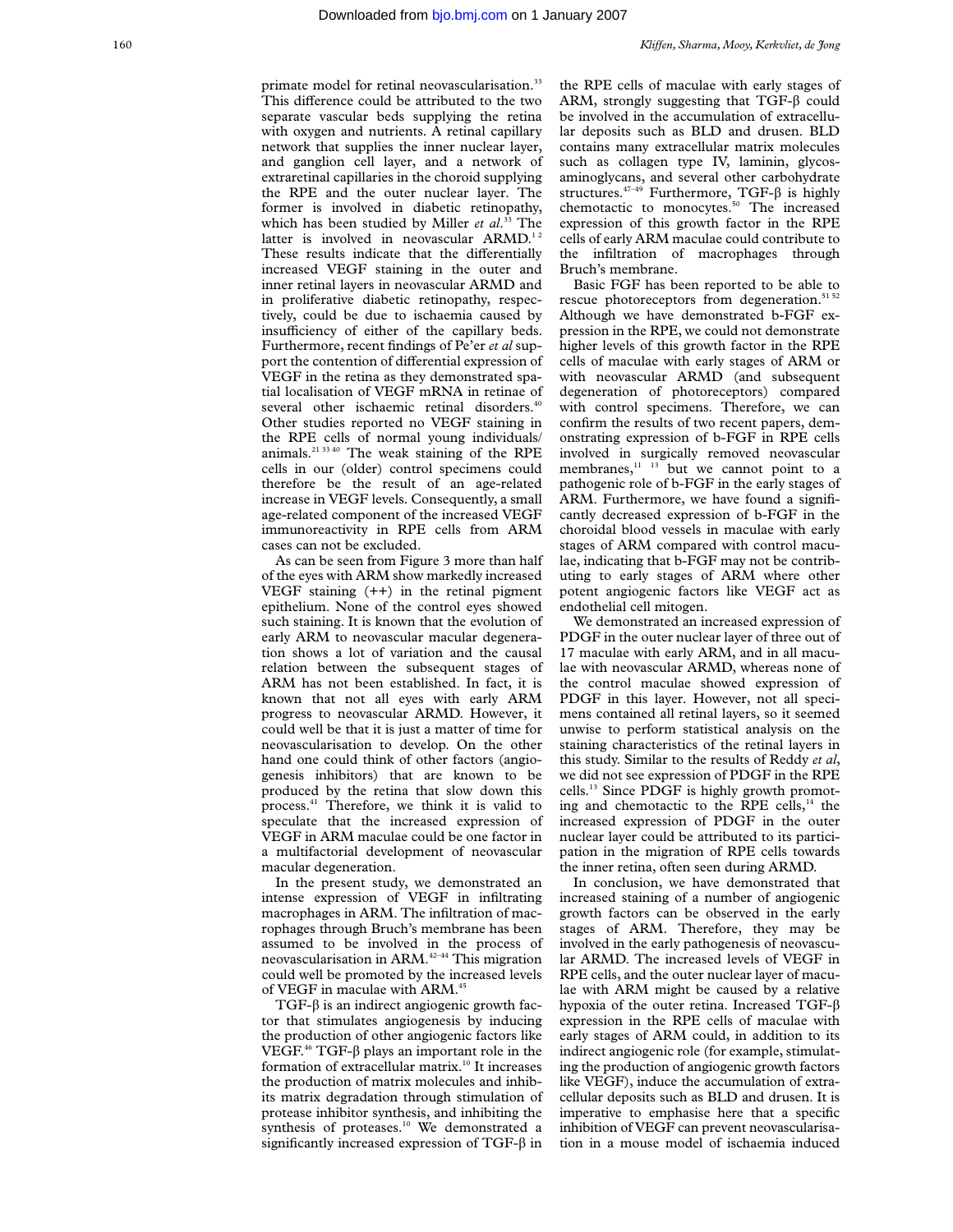retinal neovascularisation.<sup>53</sup> Therefore, it might be speculated that the identification of changes in VEGF levels in human maculae with ARM can provide us with a molecular target for antiangiogenic therapies in treating neovascular ARMD.<sup>54</sup>

The human tissues used in this study are tissues, or parts thereof, donated for transplantation purposes, which could not be used for implantation in a patient. We thank the donor and his family for their generosity and we thank the BIS foundation (Leiden, Netherlands) and the cornea bank of the Netherlands Ophthalmic Research Institute (Amsterdam, Netherlands) for their assistance in obtaining the material.

- 1 Green WR, Enger C. Age-related macular degeneration histopathologic studies. The 1992 Lorenz E Zimmerman Lecture. *Ophthalmology* 1993;**100**:1519–35.
- 2 Kliffen M, van der Schaft TL, Mooy CM, de Jong PTVM. Morphologic changes in age-related maculopathy. *Microsc Res Tech* 1996; (in press). 3 Bird AC, Bressler NM, Bressler SB, Chisholm IH, Coscas
- G, Davis MD, *et al*. An international classification and grading system for age-related maculopathy and agemacular degeneration. *Surv Ophthalmol* 1995;39: 367–74.
- 4 Vingerling JR, Dielemans I, Hofman A, Grobbee DE, Hijmering M, Kramer CF, *et al*. Prevalence of age-related maculopathy in the Rotterdam study. *Ophthalmology* 1995;
- **102**:205–10.<br>
5 Klein R, Klein BEK, Linton KLP. Prevalence of age-related<br>
maculopathy. The Beaver Dam Eye Study. *Ophthalmology*<br>
1992;**99**:933–43.
- 6 Sarks JP, Sarks SH, Killingsworth MC. Evolution of geographic atrophy of the retinal pigment epithelium. *Eye* 1988;**2**:552–77.
- 7 Bressler NM, Bressler SB, Fine SL. Age-related macular degeneration. *Surv Ophthalmol* 1988;**32**:375–413.
- 8 Folkman J, Shing Y. Angiogenesis. [Review] *J Biol Chem* 1992;**267**:10931–4. 9 Ferrara N, Heinsohn H, Walder CE, Bunting S, Thomas GR. The regulation of blood vessel growth by vascular
- endothelial growth factor. [Review] *Ann NY Acad Sci* 1995;**752**:246–56. 10 Sporn MB, Roberts AB, Wakefield LM, de Crombrugghe B. Some recent advances in the chemistry and biology of transforming growth factor-beta. [Review] *J Cell Biol* 1987;
- **105**:1039–45. 11 Amin R, Puklin JE, Frank RN. Growth factor localization in
- choroidal neovascular membranes of age-related macular degeneration. *Invest Ophthalmol Vis Sci* 1994;**35**:3178–88. 12 Sivalingam A, Kenney J, Brown GC, Benson WE, Donoso L. Basic fibroblast growth factor levels in the vitreous of patients with proliferative diabetic retinopathy. *Arch Ophthalmol* 1990;**108**:869–72.
- 13 Reddy MR, Zamora RL, Kaplan HJ. Distribution of growth factors in subfoveal neovascular membranes in age-related macular degeneration and presumed ocular histoplasmosis
- sysndrome. *Am J Ophthalmol* 1995;**120**:291–301. 14 Yoshida M, Tanihara H, Yoshimura N. Platelet-derived growth factor gene expression in cultured human retinal pigment epithelial cells. *Biochem Biophys Res Commun* 1992;**189**:66–71.
- 15 Leschey KH, Hackett SF, Singer JH, Campochiaro PA. Growth factor responsiveness of human retinal pigment epithelial cells. *Invest Ophthalmol Vis Sci* 1990;**31**:839–46.
- 16 Tanihara H, Yoshida M, Matsumoto M, Yoshimura N. Identification of transforming growth factor-beta expressed in cultured human retinal pigment epithelial cells. *Invest Ophthalmol Vis Sci* 1993;**34**:413–9.
- 17 Ocrant I, Fay CT, Parmelee JT. Expression of insulin and insulin-like growth factor receptors and binding proteins
- by retinal pigment epithelium. *Exp Eye Res* 1991;52:581–9.<br>18 Ishigooka H, Aotaki-Keen AE, Hjelmeland LM. Subcellular<br>localization of bFGF in human retinal pigment epithelium in vitro. *Exp Eye Res* 1992;**55**:203–14.
- 19 Campochiaro PA, Sugg R, Grotendorst G, Hjelmeland LM. Retinal pigment epithelial cells produce PDGF-like proteins and secrete them into their media. *Exp Eye Res* 1989;**49**:217–27.
- 20 Adamis AP, Shima DT, Yeo KT, Yeo TK, Brown LF, Berse B, *et al*. Synthesis and secretion of vascular permeability factor/vascular endothelial growth factor by human retinal pigment epithelial cells. *Biochem Biophys Res Commun* 1993;**193**:631–8.
- 21 Lopez P, Sippy B, Lambert H, Thach A, Hinton D. Transdifferentiated retinal pigment epithelial cells are<br>immunoreactive for vascular endothelial growth factor in surgically excised age-related macular degeneration related choroidal neovascular membranes. *Invest Ophthalmol Vis Sci* 1996;**37**:855–68.
- 22 Bird AC. Bruch's membrane change with age. *Br J Ophthalmol* 1992;**76**:166–8.
- 23 Pauleikhoff D, Barondes MJ, Minassian D, Chisholm IH, Bird AC. Drusen as risk factors in age-related macular dis-<br>ease. *Am J Ophthalmol* 1990;109: 8–43.
- 24 Green WR, McDonnell PJ, Yeo JH. Pathologic features of senile macular degeneration. *Ophthalmology* 1985;**92**:615–  $27.$
- 25 Sarks SH. Ageing and degeneration in the macular region: a clinico-pathological study. *Br J Ophthalmol* 1976;**60**:324– 41.
- 26 Sheraidah G, Steinmetz R, Maguire J, Pauleikhoff D, Marshall J, Bird AC. Correlation between lipids extracted from Bruch's membrane and age. *Ophthalmology* 1993;**100**:47– 51.
- 27 van der Schaft TL, de Bruijn WC, Mooy CM, Ketelaars DA, de Jong PTVM. Element analysis of the early stages of age-related macular degeneration. *Arch Ophthalmol* 1992; **110**:389–94.
- 28 van der Schaft TL, de Bruijn WC, Mooy CM, Oron FG, Mulder PG, de Jong PTVM. Histologic features of the early stages of age-related macular degeneration. A statisti-cal analysis. *Ophthalmology* 1992;**99**:278–86.
- 29 Vinores SA, Kuchle M, Mahlow J, Chiu C, Green WR, Campochiaro PA. Blood-ocular barrier breakdown in eyes with ocular melanoma. A potential role for vascular endothelial growth factor/vascular permeability factor. *Am J Pathol* 1995;**147**:1289–97.
- 30 Brogi E, Winkles JA, Underwood R, Clinton SK, Alberts GF, Libby P. Distinct patterns of expression of fibroblast growth factors and their receptors in human atheroma and nonatherosclerotic arteries. Association of acidic FGF with plaque microvessels and macrophages. *J Clin Invest* 1993;**92**:2408–18.
- 31 Gray K, Eitzman B, Raszmann K, Steed T, Geboff A, McLachlan J, *et al.* Coordinate regulation by diethyl-<br>stilbestrol of the platelet-derived growth factor-A stilbestrol of the platelet-derived growth factor-A<br>(PDGF-A) and -B chains and the PDGF receptor alphaand beta-subunits in the mouse uterus and vagina: potential mediators of estrogen action. *Endocrinology* 1995; **136**:325–40.
- 32 Minchenko A, Bauer T, Salceda S, Caro J. Hypoxic stimulation of vascular endothelial growth factor expression in vitro and in vivo. *Lab Invest* 1994;**71**:374–9.
- 33 Miller JW, Adamis AP, Shima DT, D'Amore PA, Moulton RS, O'Reilly MS, *et al*. Vascular endothelial growth factor/ vascular permeability factor is temporally and spatially correlated with ocular angiogenesis in a primate model. *Am J Pathol* 1994;**145**:574–84.
- 34 Shweiki D, Itin A, Soffer D, Keshet E. Vascular endothelial growth factor induced by hypoxia may mediate hypoxia-initiated angiogenesis. *Nature* 1992;**359**:843–5.
- 35 Sharma HS, Schaper W. The role of growth factors during development of a collateral circulation in the porcine heart. In: Cummins P, ed. *Growth factors and the cardiovascular system*. Amsterdam: Kluwer Academic Publishers, 1993.
- 36 Aiello LP, Northrup JM, Keyt BA, Takagi H, Iwamoto MA. Hypoxic regulation of vascular endothelial growth factor in retinal cells. *Arch Ophthalmol* 1995;**113**:1538–44.
- Vingerling JR, Dielemans I, Bots ML, Hofman A, Grobbee DE, de Jong PT. Age-related macular degeneration is asso-ciated with atherosclerosis. The Rotterdam study. *Am J Epidemiol* 1995;**142**:404–9.
- 38 Kliffen M, de Jong PTVM, Luider TM. Protein analysis of human maculae in relation to age-related maculopathy. *Lab Invest* 1995;**73**:267–72.
- 39 Ramrattan RS, van der Schaft TL, Mooy CM, de Bruyn CM, Mulder PGH, de Jong PTVM. Morphometric analysis of Bruch's membrane, the choriocapillaris and the choroid in aging. *Invest Ophthalmol Vis Sci* 1994;**35**:2857–64. 40 Pe'er J, Shweiki D, Itin A, Hemo I, Gnessin H, Keshet E.
- Hypoxia-induced expression of vascular endothelial growth factor by retinal cells is a common factor in neovasculari ing ocular diseases.[See comments] *Lab Invest* 1995;**72**: 638–45.
- 41 Glaser BM, Campochiaro PA, Davis JLJ, Sato M. Retinal pigment epithelial cells release an inhibitor of neovascularization. *Arch Ophthalmol* 1985;**103**:1870–5.
- 42 Penfold PL, Killingsworth MC, Sarks SH. Senile macular degeneration: the involvement of immunocompetent cells. *Graefes Arch Clin Exp Ophthalmol* 1985;**223**:69–76.
- 43 Lopez PF, Grossniklaus HE, Lambert HM, Aaberg TM, Capone A Jr, Stemberg P Jr, *et al*. Pathologic features of surgically excised subretinal neovascular membranes in age-related macular degeneration. *Am J Ophthalmol* 1991;**112**:647–56.
- 44 Killingsworth MC, Sarks JP, Sarks SH. Macrophages related to Bruch's membrane in age-related macular degeneration.
- *Eye* 1990;**4**:613–21. 45 Clauss M, Gerlach M, Gerlach H, Brett J, Wang F, Familletti PC, *et al*. Vascular permeability factor: a tumor-derived polypeptide that induces endothelial cell and monocyte procoagulant activity, and promotes monocyte migration. *J Exp Med* 1990;**172**:1535–45.
- 46 Pertovaara L, Kaipainen A, Mustonen T, Orpana A, Ferrara N, Saksela O, et al. Vascular endothelial growth factor is induced in response to transforming growth factor-beta inforoblastic and epithelial cells.  $\tilde{\jmath}$  B 6271–4.
- van der Schaft TL, Mooy CM, de Bruijn WC, Bosman FT, de Jong PTVM. Immunohistochemical light and electron microscopy of basal laminar deposit. *Graefes Arch Clin Exp Ophthalmol* 1994;**232**:40–6.
- 48 Kliffen M, Mooy CM, Luider TM, de Jong PTVM. Analysis of carbohydrate structures in basal laminar deposit in aging human maculae. *Invest Ophthalmol Vis Sci* 1994;**35**: 2901–5.
- 49 Kliffen M, Mooy CM, Luider TM, Huijmans JGM, Kerkvliet S, de Jong PTVM. Identification of gly-cosaminoglycans in age-related macular deposits. Arch *Ophthalmol* 1996;**114**:1009–14.